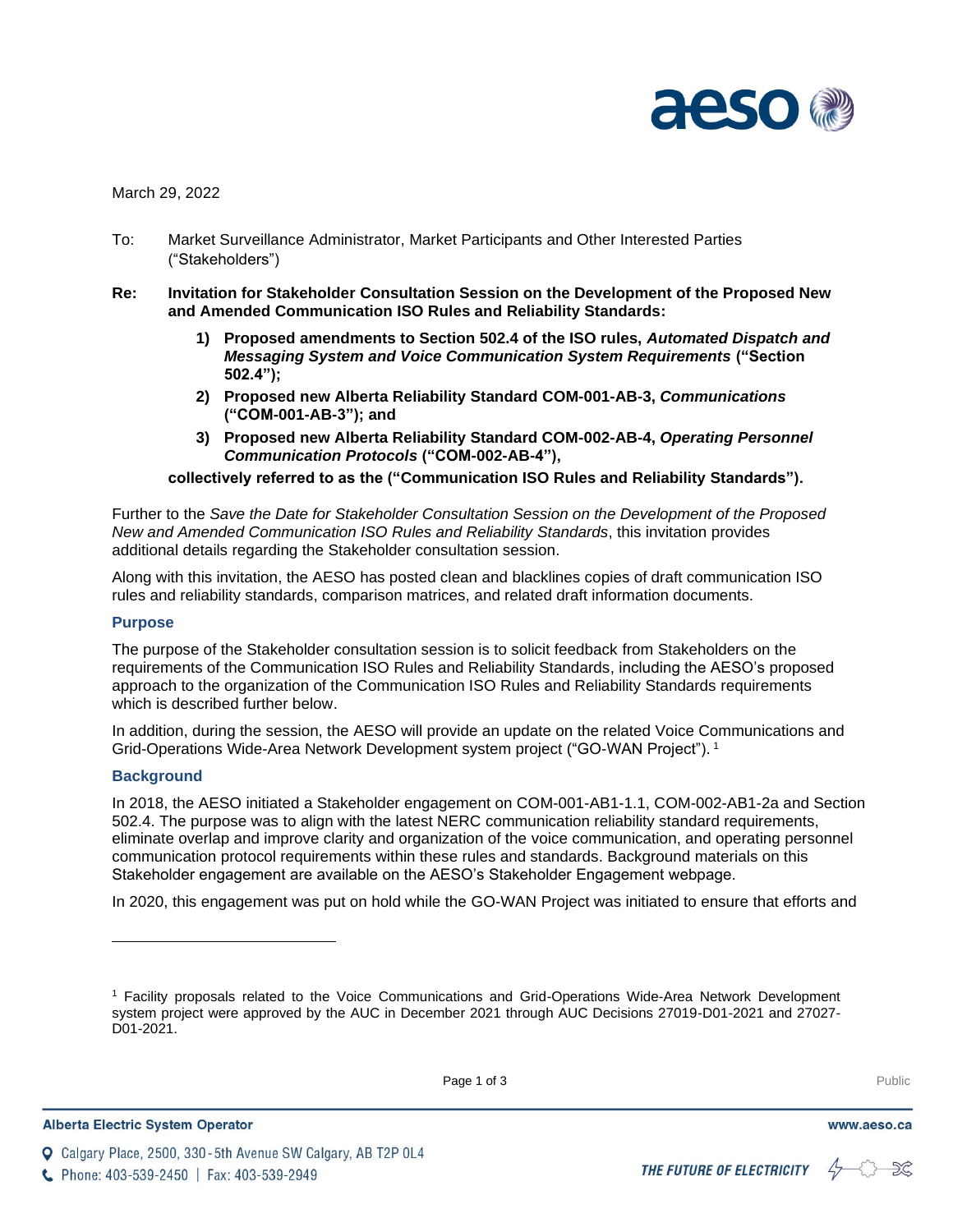

requirements were aligned. Following the confirmation of the GO-WAN Project scope in 2021, and in consideration of Stakeholder feedback received during the earlier Stakeholder engagement, the AESO revisited its approach to the Communication ISO Rules and Reliability Standards.

### **AESO's Proposed Approach to the Communication ISO Rules and Reliability Standards**

The proposed approach is as follows:

- **COM-001-AB-3** is to replace COM-001-AB1-1.1 and will contain all voice communication system requirements. The majority of the COM-001-AB-3 requirements align with NERC COM-001-3, aside from differences that are needed to accommodate the legal and regulatory framework for the Alberta electricity industry. COM-001-AB-3 also contains requirements that were established by the AESO. These requirements have been deemed necessary in Alberta and are either new or have been moved from Section 502.4 and modified. For clarity, the AESO has made a distinction between the NERC and the AESO-specific requirement numbering in the proposed COM-001- AB-3. The formerly proposed Section 502.17 of the ISO rules, *Voice Communication System Requirements* has been discontinued.
- **COM-002-AB-4**, which sets out voice communication protocols, is to replace COM-002-AB1-2a. The requirements in this standard remain largely the same as previous versions consulted on, however, minor changes have been made to better align the requirements with NERC COM-002- 4.
- **Proposed amended Section 502.4** is to be amended to retain the requirements related to Automated Dispatch and Messaging System. These requirements have been modified to provide further clarity on the AESO's expectation for market participants with Automated Dispatch and Messaging System.

The AESO is of the view that this approach is more logical and efficient than previous approaches considered.

#### *Draft AESO Information Document Content*

The AESO has provided a draft version of amended AESO Information Document #2012- 001RS, *Communications* ("ID #2012-001RS") and draft amended AESO Information Document #2017-006R, *Automated Dispatch and Messaging System* ("ID #2017-006R") as related material for this Stakeholder consultation.

The AESO's approach is to release information documents after authoritative documents have been approved by the Alberta Utilities Commission; however, the AESO and Stakeholders have discussed information document content several times over the past 4 years. Some of this content is no longer relevant given changes to the proposed approach for and content of Communications ISO Rules and Reliability Standards.

The AESO wishes to ensure a common understanding of information document content that is still relevant and sees value in providing these draft amended information documents for Stakeholder review at this time. If there is previously discussed information document content that has not been captured and is still important to include, the AESO is interested in this feedback from Stakeholders.

In relation to ID#2017-006R, this information document provides a list of ancillary services that are dispatched through the AESO's Automated Dispatch and Messaging System. By providing the draft amended information document at this time, Stakeholders will be aware of the impact of the proposed amended Section 502.4.